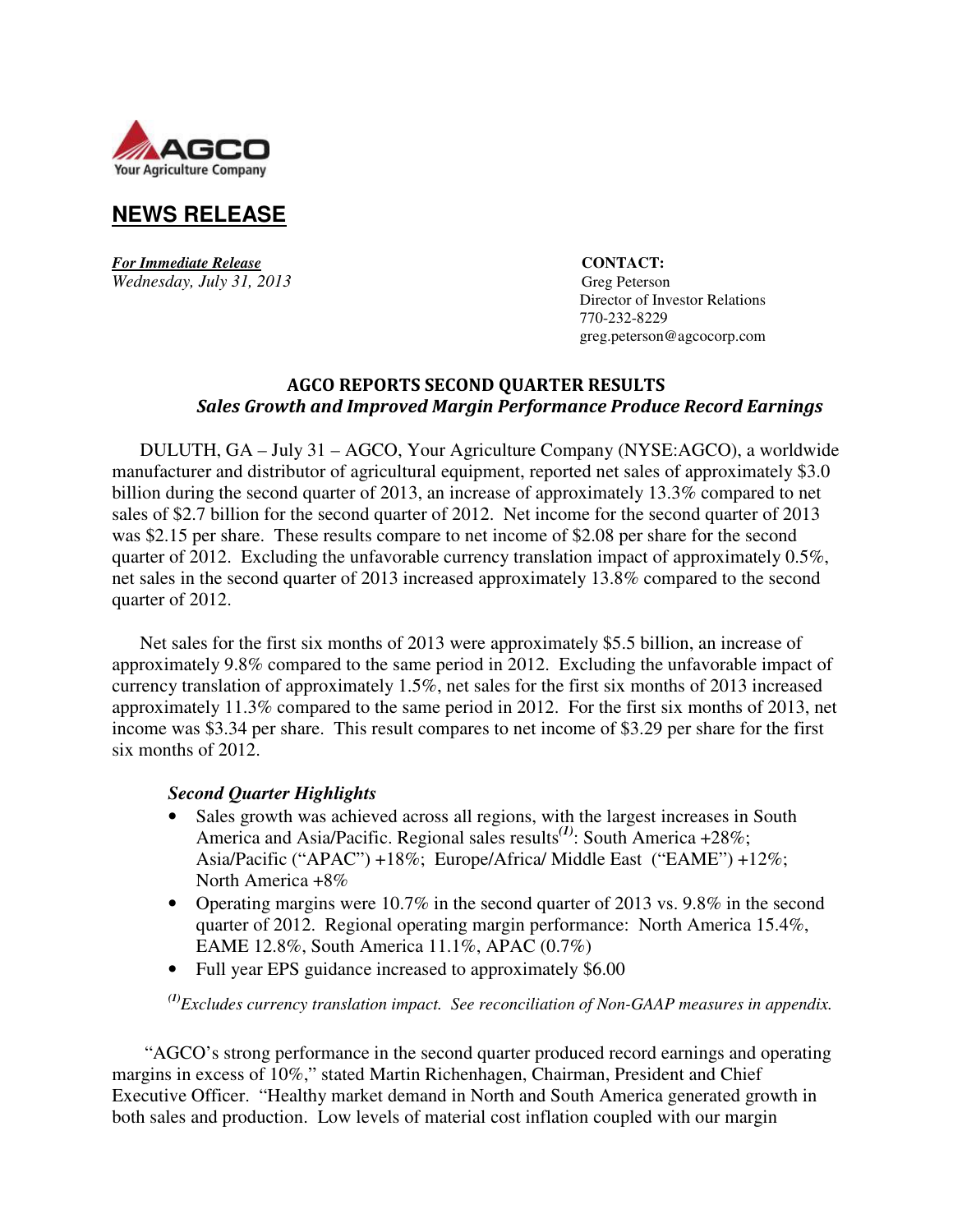improvement initiatives also contributed to our improved results. We are successfully increasing margins through purchasing actions, factory efficiency projects and new product development. Our performance against our working capital targets is on track, and we are positioned for another year of strong cash flow generation."

# **Market Update**

### *Industry Unit Retail Sales*

|                                | <b>Tractors</b>   | <b>Combines</b>   |
|--------------------------------|-------------------|-------------------|
|                                | Change from       | Change from       |
| Six months ended June 30, 2013 | Prior Year Period | Prior Year Period |
| North America                  | 11%               | 41%               |
| South America                  | 26%               | 58%               |
| Western Europe                 | (4%)              | $(11\%)$          |

 "Elevated levels of farm profitability continued to drive global demand for agricultural equipment this quarter," stated Mr. Richenhagen. "North American industry sales remain strong, despite the late and compressed Spring planting season. Crop conditions are tracking well, and the projected yields are well above last year's drought- impacted production. Crop prices have declined, but remain at attractive levels. Market demand is mixed across Western Europe. The lingering impacts of a poor 2012 harvest and a cold, wet Spring are negatively impacting industry sales in the United Kingdom, Finland and Southern Europe. Strong levels of demand continue in the larger European markets of Germany and France. Market sales are robust in Brazil, where improved crop production, expanded government financing programs and favorable grain prices are supporting farm equipment investments. The growing population and the shift to higher protein diets are expected to drive increases in the consumption of food and demand for grain, providing long-term support for farm income and our industry."

# **Regional Results**

|                                         |             |             |                     | $%$ change from<br>$2012$ due to |
|-----------------------------------------|-------------|-------------|---------------------|----------------------------------|
|                                         | 2013        | 2012        | Change from<br>2012 | currency<br>translation(1)       |
| Three months ended June 30              |             |             |                     |                                  |
| North America                           | 788.9<br>\$ | 733.4<br>\$ | $7.6\%$             | $-\%$                            |
| South America                           | 540.0       | 448.5       | $20.4\%$            | (7.4)%                           |
| Europe/Africa/Middle East               | 1,599.0     | 1,406.9     | $13.7\%$            | $1.5\%$                          |
| Asia/Pacific                            | 120.3       | 101.3       | 18.8%               | $0.3\%$                          |
| <b>Total</b>                            | \$3,048.2   | \$2,690.1   | $13.3\%$            | $(0.5)\%$                        |
| Six months ended June 30                |             |             |                     |                                  |
| North America                           | \$1,413.1   | \$1,299.9   | $8.7\%$             | $-\%$                            |
| South America                           | 1,005.7     | 863.9       | $16.4\%$            | $(10.7)\%$                       |
| Europe/Africa/Middle East               | 2,792.2     | 2,606.7     | $7.1\%$             | $0.8\%$                          |
| Asia/Pacific                            | 240.3       | 193.3       | 24.3%               | $(0.1)\%$                        |
| <b>Total</b>                            | \$5,451.3   | \$4,963.8   | $9.8\%$             | $(1.5)\%$                        |
| See Footnotes for additional disclosure |             |             |                     |                                  |

### *AGCO Regional Net Sales (in millions)*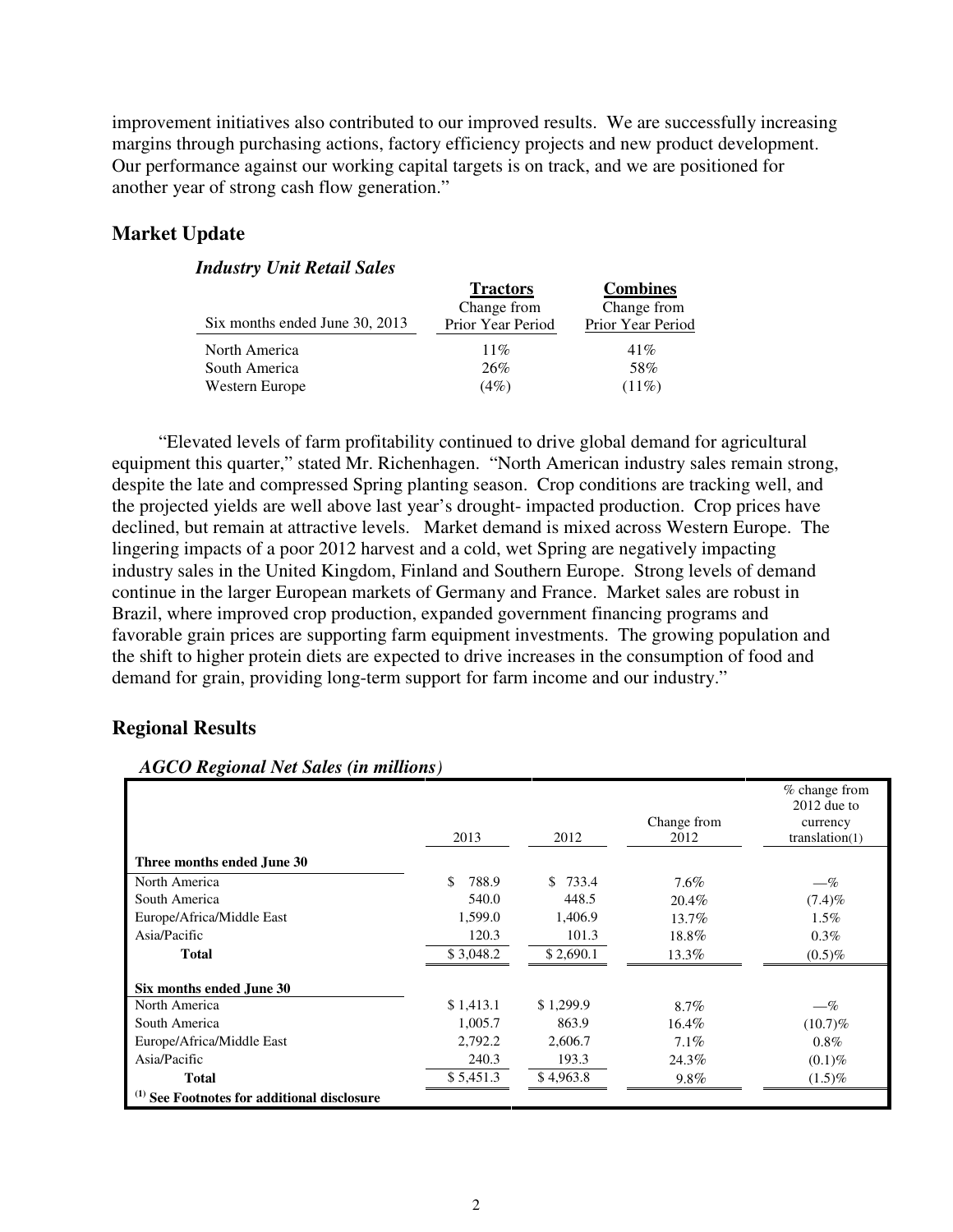#### *North America*

Net sales grew 8.7% in AGCO's North American region during the first half of 2013 compared to 2012. The expectation of improved crop production and attractive soft commodity prices supported elevated levels of industry demand. Sales were strongest in the professional producer segment, with the most significant increases in high horsepower tractors, implements and combines. Higher sales, a favorable product mix and margin improvement initiatives contributed to growth in income from operations of \$47.8 million for the first half of 2013 compared to the same period in 2012.

#### *South America*

South American net sales grew 27.1% in the first half of 2013 compared to the same period in 2012, excluding the negative impact of currency translation. Higher sales in Brazil and Argentina produced most of the increase. Brazilian farmers benefited from an improved first harvest compared to the drought-impacted production in early 2012. Operating margins improved to 10.7% for the first six months of 2013 compared to 7.6% in the same period last year due to higher sales and the benefit of cost-reduction initiatives. Income from operations increased \$42.4 million for the first half of 2013 compared to 2012.

### *EAME*

Net sales improved by 6.3% in AGCO's EAME region in the first six months of 2013 compared to the first half of 2012, on a constant currency basis, despite softer market conditions. Sales growth in France and Germany was partially offset by declines in the other European markets. EAME's income from operations in the first half of 2013 was approximately flat compared to the same period in 2012. The benefit of higher sales was offset by increased engineering expenses and transition costs associated with the new Fendt tractor assembly facility during the first half of 2013.

#### *Asia/Pacific*

Excluding the negative impact of currency translation, net sales in the Asia/Pacific region were 24.4% higher in the first six months of 2013 compared to the same period in 2012. Growth in China, East Asia and Australia produced most of the increase. Income from operations in the Asia/Pacific region declined by \$1.3 million in the first half of 2013 compared to the same period in 2012. The benefit of higher sales was offset by increased market development costs in China.

#### **Outlook**

Global industry demand is expected to be relatively flat in 2013 compared to 2012. Growth is projected in South America and North America while modest declines are anticipated for Western Europe. AGCO is targeting earnings per share of approximately \$6.00 for the full year of 2013. Net sales are expected to range from \$10.8 billion to \$11.0 billion. Gross margin improvement is expected to be partially offset by increased market development expenses and higher engineering expenditures to meet Tier 4 final emission requirements.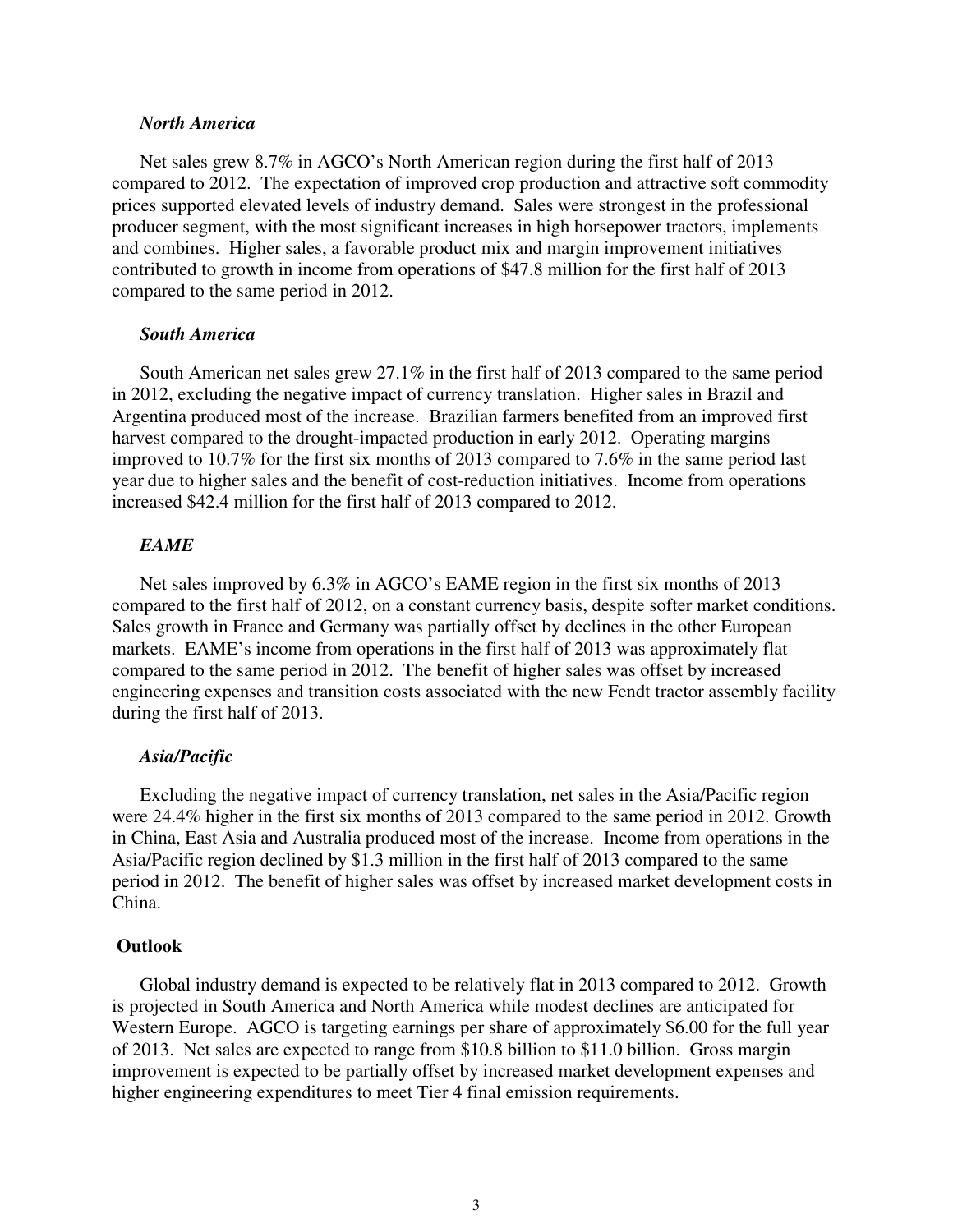"Following our strong performance in the second quarter, AGCO is on track for another year of record earnings. Our outlook for the remainder of the year remains solid, and we have increased our 2013 sales and earnings guidance," continued Mr. Richenhagen. "Our priorities in 2013 are focused on meeting margin improvement targets while continuing to make strategic investments to benefit our long-term results. These investments include construction of a production facility in China and significant expenditures on new product development and market expansion."

\* \* \* \* \*

AGCO will be hosting a conference call with respect to this earnings announcement at 10:00 a.m. Eastern Time on Wednesday, July 31, 2013. The Company will refer to slides on its conference call. Interested persons can access the conference call and slide presentation via AGCO's website at www.agcocorp.com in the "Events" section on the "Company/Investors" page of our website. A replay of the conference call will be available approximately two hours after the conclusion of the conference call for twelve months following the call. A copy of this press release will be available on AGCO's website for at least twelve months following the call.

\* \* \* \* \*

#### *Safe Harbor Statement*

Statements that are not historical facts, including the projections of earnings per share, sales, market conditions, farm incomes, crop yields, population levels, margin improvements, investments in production facilities and product development, industry demand, market development expenses, working capital and cash flow levels, general economic conditions and engineering efforts, are forward-looking and subject to risks that could cause actual results to differ materially from those suggested by the statements. The following are among the factors that could cause actual results to differ materially from the results discussed in or implied by the forward-looking statements.

- Our financial results depend entirely upon the agricultural industry, and factors that adversely affect the agricultural industry generally, including declines in the general economy, increases in farm input costs, lower commodity prices, lower farm income and changes in the availability of credit for our retail customers, will adversely affect us.
- A majority of our sales and manufacturing take place outside the United States, and, as a result, we are exposed to risks related to foreign laws, taxes, economic conditions, labor supply and relations, political conditions and governmental policies. These risks may delay or reduce our realization of value from our international operations.
- Most retail sales of the products that we manufacture are financed, either by our joint ventures with Rabobank or by a bank or other private lender. During 2013, our joint ventures with Rabobank, which are controlled by Rabobank and are dependent upon Rabobank for financing as well, financed approximately 50% of the retail sales of our tractors and combines in the markets where the joint ventures operate. Any difficulty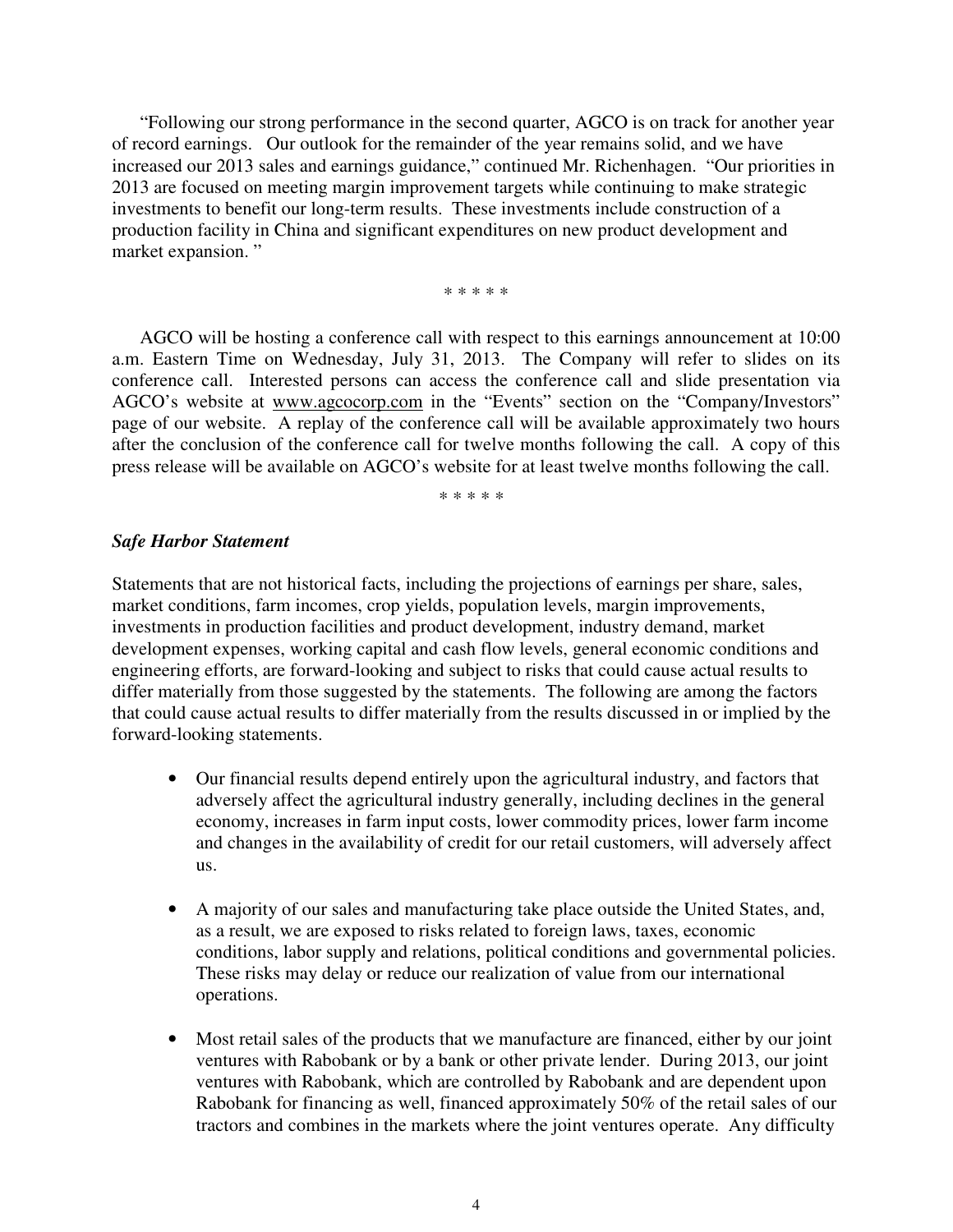by Rabobank to continue to provide that financing, or any business decision by Rabobank as the controlling member not to fund the business or particular aspects of it (for example, a particular country or region), would require the joint ventures to find other sources of financing (which may be difficult to obtain), or us to find another source of retail financing for our customers, or our customers would be required to utilize other retail financing providers. As a result of the recent economic downturn, financing for capital equipment purchases generally has become more difficult in certain regions and in some cases, was expensive to obtain. To the extent that financing is not available or available only at unattractive prices, our sales would be negatively impacted.

- Both AGCO and our retail finance joint ventures have substantial account receivables from dealers and end customers, and we would be adversely impacted if the collectability of these receivables was not consistent with historical experience; this collectability is dependent upon the financial strength of the farm industry, which in turn is dependent upon the general economy and commodity prices, as well as several of the other factors listed in this section.
- We have experienced substantial and sustained volatility with respect to currency exchange rate and interest rate changes, including uncertainty associated with the Euro, which can adversely affect our reported results of operations and the competitiveness of our products.
- All acquisitions involve risks relating to retention of key employees and customers and fulfilling projections prepared by or at the direction of prior ownership. In addition, we may encounter difficulties in integrating recent and future acquisitions into our business and may not fully achieve, or achieve within a reasonable time frame, expected strategic objectives and other expected benefits of the acquisition.
- Our success depends on the introduction of new products, particularly engines that comply with emission requirements, which requires substantial expenditures.
- Our production levels and capacity constraints at our facilities, including those resulting from plant expansions and systems upgrades at our manufacturing facilities, could adversely affect our results.
- Our expansion plans in emerging markets, including establishing a greater manufacturing and marketing presence and growing our use of component suppliers, could entail significant risks.
- We depend on suppliers for components, parts and raw materials for our products, and any failure by our suppliers to provide products as needed, or by us to promptly address supplier issues, will adversely impact our ability to timely and efficiently manufacture and sell products. We also are subject to raw material price fluctuations, which can adversely affect our manufacturing costs.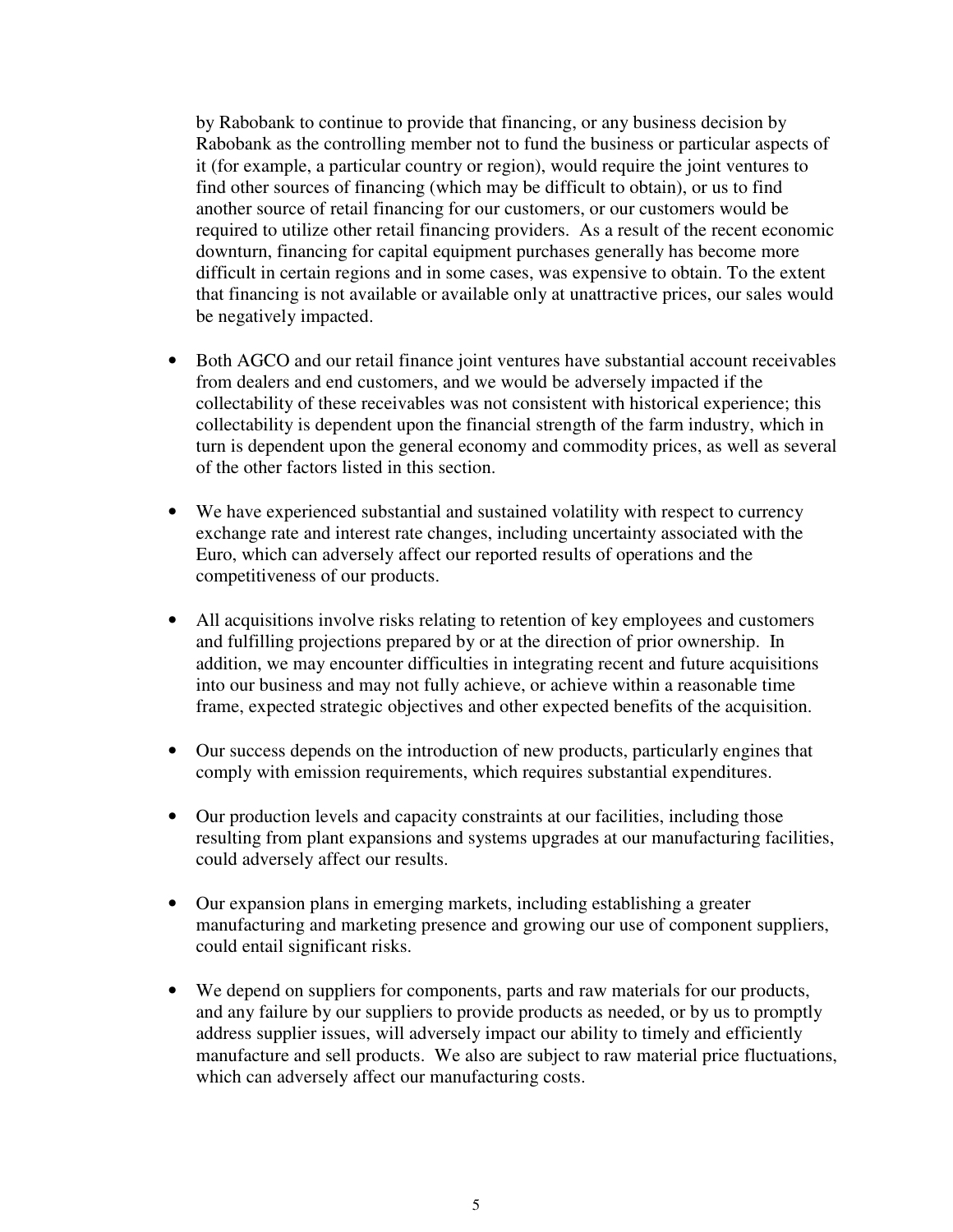- We face significant competition, and if we are unable to compete successfully against other agricultural equipment manufacturers, we would lose customers and our net sales and profitability would decline.
- We have a substantial amount of indebtedness, and, as result, we are subject to certain restrictive covenants and payment obligations that may adversely affect our ability to operate and expand our business.

Further information concerning these and other factors is included in AGCO's filings with the Securities and Exchange Commission, including its Form 10-K for the year ended December 31, 2012. AGCO disclaims any obligation to update any forward-looking statements except as required by law.

\* \* \* \* \*

## *About AGCO*

AGCO, Your Agriculture Company, (NYSE: AGCO), is a global leader focused on the design, manufacture and distribution of agricultural machinery. AGCO supports more productive farming through a full line of tractors, combines, hay tools, sprayers, forage equipment, tillage, implements, grain storage and protein production systems, as well as related replacement parts. AGCO products are sold through five core machinery brands, Challenger®, Fendt®, Massey Ferguson®, Valtra® and GSI®, and are distributed globally through 3,150 independent dealers and distributors in more than 140 countries worldwide. Retail financing is available through AGCO Finance for qualified purchasers. Founded in 1990, AGCO is headquartered in Duluth, Georgia, USA. In 2012, AGCO had net sales of \$10.0 billion. For more information, see http://www.agcocorp.com

> # # # # # Please visit our website at www.agcocorp.com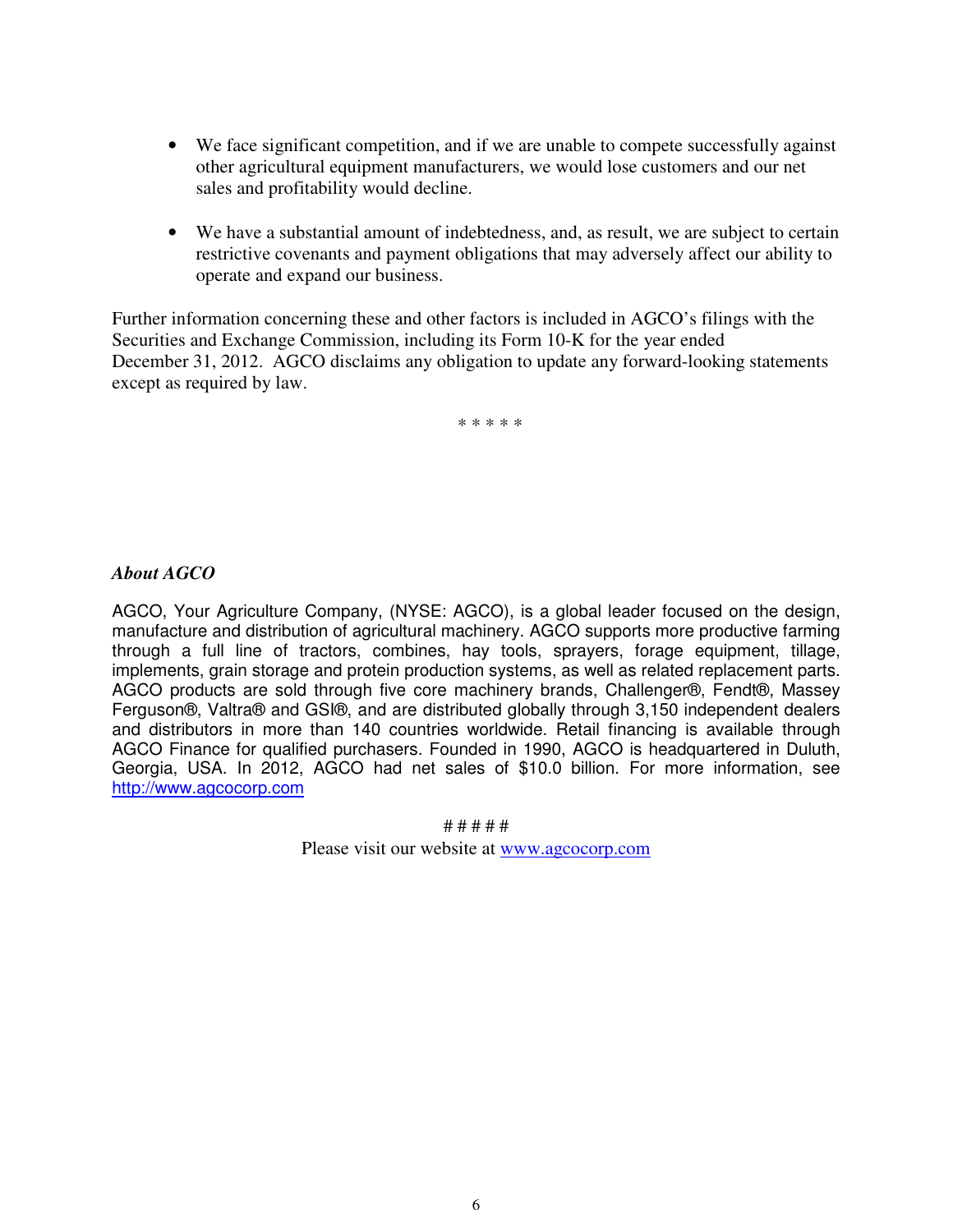# AGCO CORPORATION AND SUBSIDIARIES CONDENSED CONSOLIDATED BALANCE SHEETS (unaudited and in millions)

| <b>ASSETS</b>                                                                         |         |
|---------------------------------------------------------------------------------------|---------|
|                                                                                       |         |
| <b>Current Assets:</b>                                                                |         |
| Cash and cash equivalents<br>\$<br>680.6<br>\$                                        | 781.3   |
| Accounts and notes receivable, net<br>1,286.1                                         | 924.6   |
| Inventories, net<br>2,043.0                                                           | 1,703.1 |
| Deferred tax assets<br>211.5                                                          | 243.5   |
| Other current assets<br>295.8                                                         | 302.2   |
| Total current assets<br>4,517.0                                                       | 3,954.7 |
| Property, plant and equipment, net<br>1,410.9                                         | 1,406.1 |
| Investment in affiliates<br>391.4                                                     | 390.3   |
| Deferred tax assets<br>41.1                                                           | 40.0    |
| Other assets<br>121.6                                                                 | 131.2   |
| Intangible assets, net<br>589.4                                                       | 607.1   |
| Goodwill<br>1,163.6                                                                   | 1,192.4 |
| Total assets<br>\$<br>\$<br>8,235.0                                                   | 7,721.8 |
| <b>LIABILITIES AND STOCKHOLDERS' EQUITY</b>                                           |         |
| <b>Current Liabilities:</b>                                                           |         |
| Current portion of long-term debt<br>\$<br>88.1<br>\$                                 | 59.1    |
| Convertible senior subordinated notes<br>196.7                                        | 192.1   |
| Accounts payable<br>1,063.8                                                           | 888.3   |
| Accrued expenses<br>1,286.8                                                           | 1,226.5 |
| Other current liabilities<br>139.7                                                    | 98.8    |
| Total current liabilities                                                             |         |
| 2,775.1<br>Long-term debt, less current portion                                       | 2,464.8 |
| 1,077.5<br>Pensions and postretirement health care benefits                           | 1,035.6 |
| 309.8<br>Deferred tax liabilities                                                     | 331.6   |
| 237.9<br>Other noncurrent liabilities                                                 | 242.7   |
| 157.1<br>Total liabilities                                                            | 149.1   |
| 4,557.4                                                                               | 4,223.8 |
| <b>Temporary Equity</b><br>7.3                                                        | 16.5    |
| Stockholders' Equity:                                                                 |         |
| AGCO Corporation stockholders' equity:                                                |         |
| Common stock<br>1.0                                                                   | 1.0     |
| Additional paid-in capital<br>1,098.3                                                 | 1,082.9 |
| Retained earnings<br>3,156.0                                                          | 2,843.7 |
| Accumulated other comprehensive loss<br>(619.1)                                       | (479.4) |
| Total AGCO Corporation stockholders' equity<br>3,636.2                                | 3,448.2 |
| Noncontrolling interests<br>34.1                                                      | 33.3    |
| Total stockholders' equity<br>3,670.3                                                 | 3,481.5 |
| Total liabilities, temporary equity and stockholders' equity<br>$\$$<br>\$<br>8,235.0 | 7,721.8 |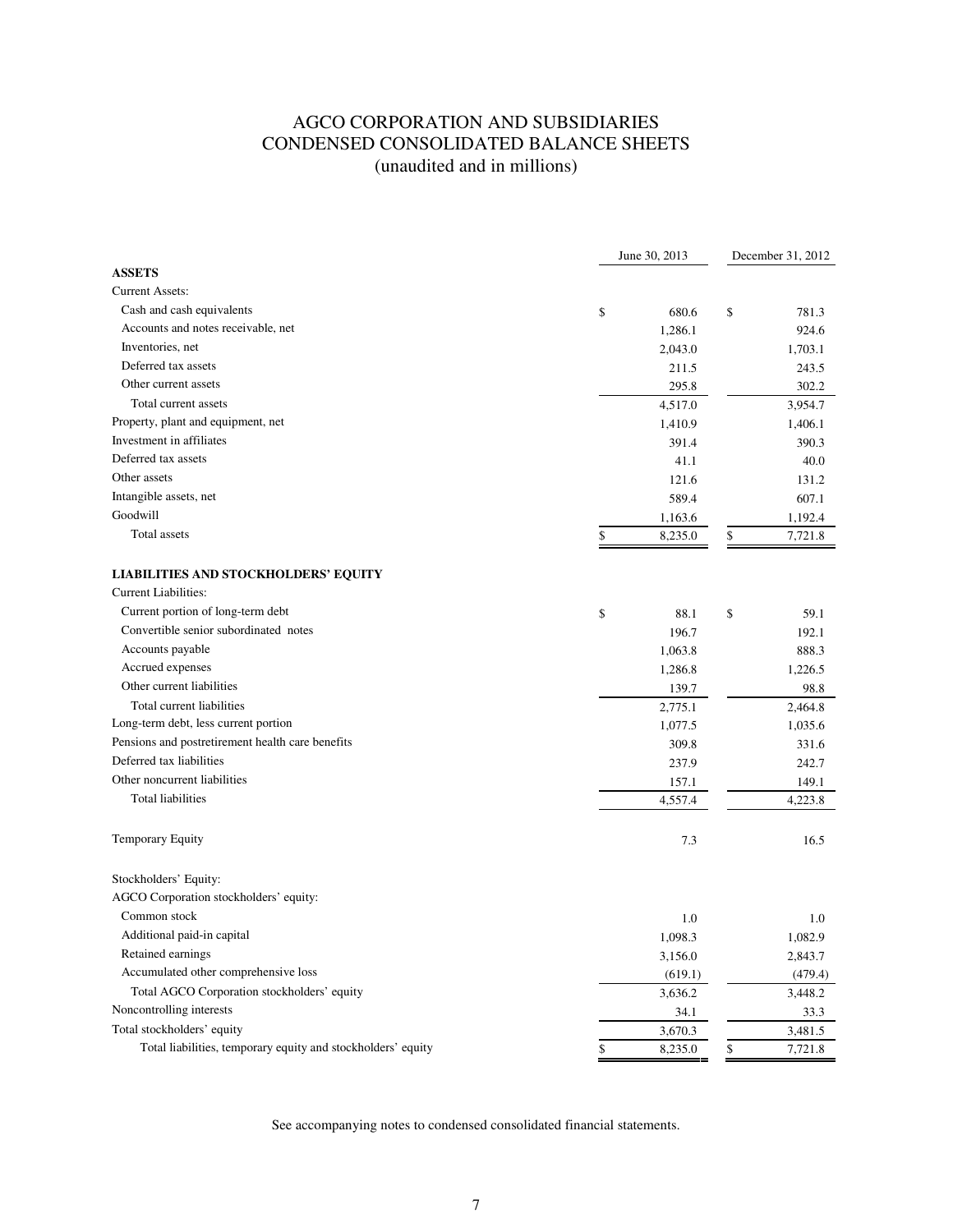# AGCO CORPORATION AND SUBSIDIARIES CONDENSED CONSOLIDATED STATEMENTS OF OPERATIONS (unaudited and in millions, except per share data)

|                                                                                | Three Months Ended June 30, |               |
|--------------------------------------------------------------------------------|-----------------------------|---------------|
|                                                                                | 2013                        | 2012          |
| Net sales                                                                      | \$<br>3,048.2               | \$<br>2,690.1 |
| Cost of goods sold                                                             | 2,337.9                     | 2,078.7       |
| Gross profit                                                                   | 710.3                       | 611.4         |
| Selling, general and administrative expenses                                   | 279.7                       | 255.0         |
| Engineering expenses                                                           | 91.4                        | 79.0          |
| Amortization of intangibles                                                    | 12.1                        | 12.5          |
| Income from operations                                                         | 327.1                       | 264.9         |
| Interest expense, net                                                          | 13.5                        | 14.7          |
| Other expense, net                                                             | 10.2                        | 6.1           |
| Income before income taxes and equity in net earnings of affiliates            | 303.4                       | 244.1         |
| Income tax provision                                                           | 104.4                       | 57.3          |
| Income before equity in net earnings of affiliates                             | 199.0                       | 186.8         |
| Equity in net earnings of affiliates                                           | 14.1                        | 15.3          |
| Net income                                                                     | 213.1                       | 202.1         |
| Net loss attributable to noncontrolling interests                              | 0.6                         | $2.8\,$       |
| Net income attributable to AGCO Corporation and subsidiaries                   | \$<br>213.7                 | \$<br>204.9   |
| Net income per common share attributable to AGCO Corporation and subsidiaries: |                             |               |
| <b>Basic</b>                                                                   | \$<br>2.20                  | \$<br>2.11    |
| Diluted                                                                        | 2.15                        | \$<br>2.08    |
| Cash dividends declared and paid per common share                              | \$<br>0.10                  | \$            |
| Weighted average number of common and common equivalent shares outstanding:    |                             |               |
| Basic                                                                          | 97.3                        | 97.2          |
| Diluted                                                                        | 99.3                        | 98.4          |
|                                                                                |                             |               |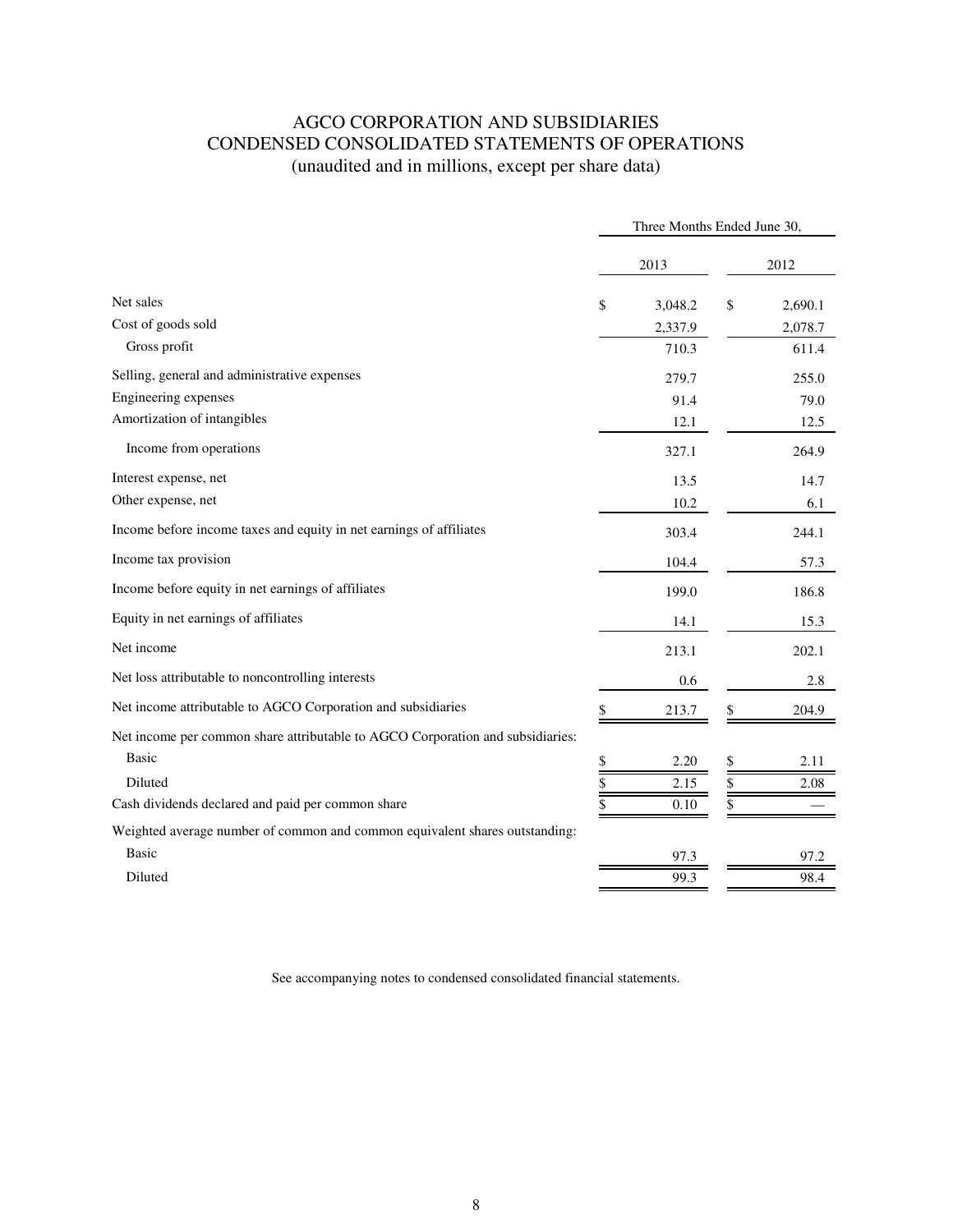# AGCO CORPORATION AND SUBSIDIARIES CONDENSED CONSOLIDATED STATEMENTS OF OPERATIONS (unaudited and in millions, except per share data)

|                                                                                |    | Six Months Ended June 30, |               |
|--------------------------------------------------------------------------------|----|---------------------------|---------------|
|                                                                                |    | 2013                      | 2012          |
| Net sales                                                                      | \$ | 5,451.3                   | \$<br>4,963.8 |
| Cost of goods sold                                                             |    | 4,207.9                   | 3,859.4       |
| Gross profit                                                                   |    | 1,243.4                   | 1,104.4       |
| Selling, general and administrative expenses                                   |    | 535.4                     | 493.9         |
| Engineering expenses                                                           |    | 179.4                     | 151.1         |
| Amortization of intangibles                                                    |    | 24.1                      | 24.7          |
| Income from operations                                                         |    | 504.5                     | 434.7         |
| Interest expense, net                                                          |    | 26.1                      | 27.7          |
| Other expense, net                                                             |    | 13.9                      | 10.5          |
| Income before income taxes and equity in net earnings of affiliates            |    | 464.5                     | 396.5         |
| Income tax provision                                                           |    | 157.3                     | 100.5         |
| Income before equity in net earnings of affiliates                             |    | 307.2                     | 296.0         |
| Equity in net earnings of affiliates                                           |    | 23.0                      | 27.3          |
| Net income                                                                     |    | 330.2                     | 323.3         |
| Net loss attributable to noncontrolling interests                              |    | 1.5                       | 1.8           |
| Net income attributable to AGCO Corporation and subsidiaries                   | \$ | 331.7                     | \$<br>325.1   |
| Net income per common share attributable to AGCO Corporation and subsidiaries: |    |                           |               |
| <b>Basic</b>                                                                   | \$ | 3.41                      | 3.35          |
| Diluted                                                                        | Ś  | 3.34                      | \$<br>3.29    |
| Cash dividends declared and paid per common share                              | \$ | 0.20                      | \$            |
| Weighted average number of common and common equivalent shares outstanding:    |    |                           |               |
| Basic                                                                          |    | 97.2                      | 97.1          |
| Diluted                                                                        |    | 99.2                      | 98.8          |
|                                                                                |    |                           |               |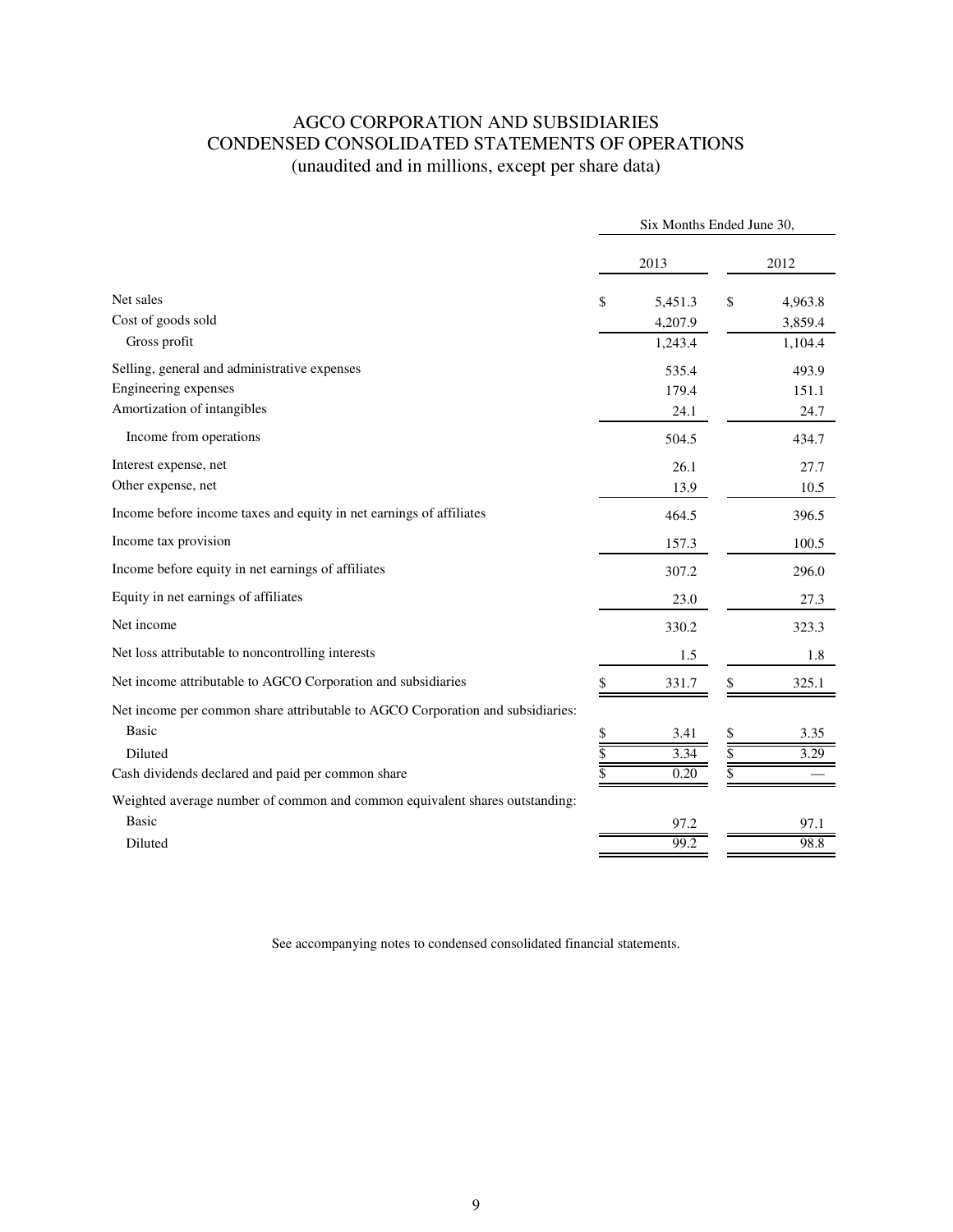# AGCO CORPORATION AND SUBSIDIARIES CONDENSED CONSOLIDATED STATEMENTS OF CASH FLOWS (unaudited and in millions)

|                                                                                                | Six Months Ended June 30, |             |
|------------------------------------------------------------------------------------------------|---------------------------|-------------|
|                                                                                                | 2013                      | 2012        |
| Cash flows from operating activities:                                                          |                           |             |
| Net income                                                                                     | \$<br>330.2               | \$<br>323.3 |
| Adjustments to reconcile net income to net cash provided by (used in) operating<br>activities: |                           |             |
| Depreciation                                                                                   | 101.4                     | 85.7        |
| Deferred debt issuance cost amortization                                                       | 1.8                       | 1.7         |
| Amortization of intangibles                                                                    | 24.1                      | 24.7        |
| Amortization of debt discount                                                                  | 4.6                       | 4.3         |
| Stock compensation                                                                             | 28.1                      | 19.2        |
| Equity in net earnings of affiliates, net of cash received                                     | (12.2)                    | (18.5)      |
| Deferred income tax provision                                                                  | 27.7                      | 2.4         |
| Other                                                                                          | 0.1                       | (0.2)       |
| Changes in operating assets and liabilities, net of effects from purchase of<br>businesses:    |                           |             |
| Accounts and notes receivable, net                                                             | (389.8)                   | (248.2)     |
| Inventories, net                                                                               | (404.7)                   | (508.1)     |
| Other current and noncurrent assets                                                            | 2.9                       | (35.4)      |
| Accounts payable                                                                               | 214.9                     | 91.7        |
| Accrued expenses                                                                               | 107.4                     | 42.2        |
| Other current and noncurrent liabilities                                                       | 28.5                      | 27.0        |
| Total adjustments                                                                              | (265.2)                   | (511.5)     |
| Net cash provided by (used in) operating activities                                            | 65.0                      | (188.2)     |
| Cash flows from investing activities:                                                          |                           |             |
| Purchases of property, plant and equipment                                                     | (174.2)                   | (151.1)     |
| Proceeds from sale of property, plant and equipment                                            | 2.2                       | 0.2         |
| Purchase of businesses, net of cash acquired                                                   | (0.1)                     | (2.4)       |
| Investments in consolidated affiliates, net of cash acquired                                   |                           | (20.1)      |
| Investments in unconsolidated affiliates, net                                                  |                           | (7.9)       |
| Restricted cash and other                                                                      |                           | (2.0)       |
| Net cash used in investing activities                                                          | (172.1)                   | (183.3)     |
| Cash flows from financing activities:                                                          |                           |             |
| Proceeds from debt obligations, net                                                            | 91.7                      | 42.8        |
| Payment of debt issuance costs                                                                 |                           | (0.1)       |
| Payment of minimum tax withholdings on stock compensation                                      | (15.9)                    |             |
| Payment of dividends to stockholders                                                           | (19.4)                    |             |
| Purchases and retirement of common stock                                                       | (1.0)                     |             |
| Distribution to noncontrolling interests                                                       | (2.1)                     | (0.3)       |
| Net cash provided by financing activities                                                      | 53.3                      | 42.4        |
| Effects of exchange rate changes on cash and cash equivalents                                  | (46.9)                    | (1.9)       |
| Decrease in cash and cash equivalents                                                          | (100.7)                   | (331.0)     |
| Cash and cash equivalents, beginning of period                                                 | 781.3                     | 724.4       |
| Cash and cash equivalents, end of period                                                       | \$<br>680.6               | \$<br>393.4 |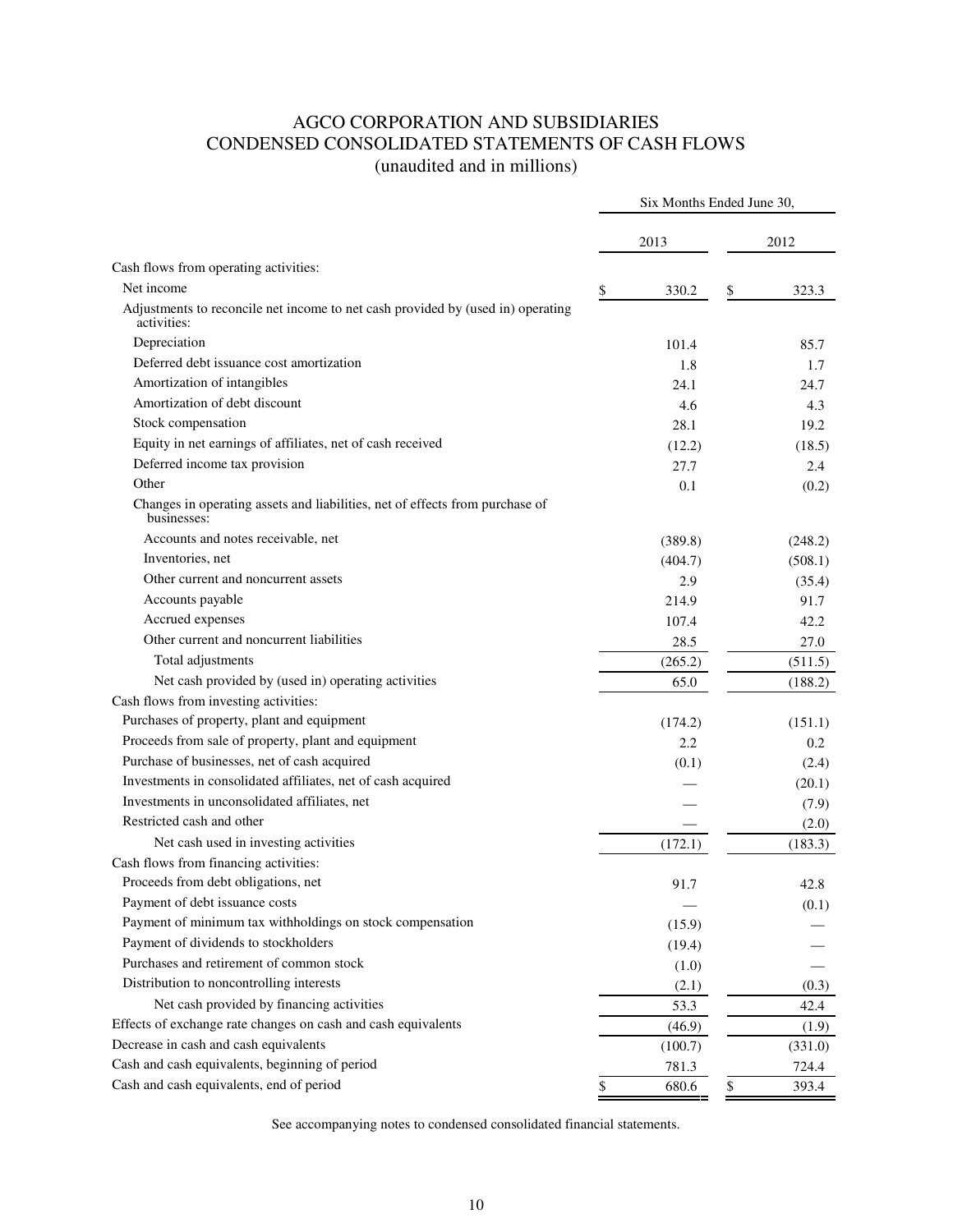# AGCO CORPORATION AND SUBSIDIARIES NOTES TO CONDENSED CONSOLIDATED FINANCIAL STATEMENTS (unaudited, in millions, except per share data)

#### **1. STOCK COMPENSATION EXPENSE**

The Company recorded stock compensation expense as follows:

|                                              | Three Months Ended June 30, |  | Six Months Ended June 30, |  |      |  |      |
|----------------------------------------------|-----------------------------|--|---------------------------|--|------|--|------|
|                                              | 2013                        |  | 2012                      |  | 2013 |  | 2012 |
| Cost of goods sold                           |                             |  | 0.6                       |  |      |  |      |
| Selling, general and administrative expenses | 18.5                        |  | 10.4                      |  | 26.4 |  | 18.2 |
| Total stock compensation expense             | 19.8                        |  | 1.0                       |  | 28.3 |  | 19.4 |

#### **2. INDEBTEDNESS**

Indebtedness at June 30, 2013 and December 31, 2012 consisted of the following:

|                                                    | June 30, 2013 | December 31, 2012 |
|----------------------------------------------------|---------------|-------------------|
| 1¼% Convertible senior subordinated notes due 2036 | \$<br>196.7   | \$<br>192.1       |
| $4\frac{1}{2}\%$ Senior term loan due 2016         | 260.4         | 264.2             |
| $5\%$ % Senior notes due 2021                      | 300.0         | 300.0             |
| Credit facility, expires 2016                      | 512.5         | 465.0             |
| Other long-term debt                               | 92.7          | 65.5              |
|                                                    | 1,362.3       | 1,286.8           |
| Current portion of long-term debt<br>Less:         | (88.1)        | (59.1)            |
| 1¼% Convertible senior subordinated notes due 2036 | (196.7)       | (192.1)           |
| Total indebtedness, less current portion           | 1,077.5       | \$<br>1,035.6     |

Holders of the Company's 1¼% convertible senior subordinated notes may require the Company to repurchase the notes at a repurchase price of 100% of their principal amount, plus any interest, on December 15, 2013. In addition, holders may convert the notes if, during any fiscal quarter, the closing sales price of the Company's common stock exceeds 120% of the conversion price of \$40.58 per share for at least 20 trading days in the 30 consecutive trading days ending on the last trading day of the preceding fiscal quarter. As of June 30, 2013, the closing sales price of the Company's common stock had exceeded 120% of the conversion price of the 1¼% convertible senior subordinated notes for at least 20 trading days in the 30 consecutive trading days ending June 30, 2013, and, therefore, the holders of the notes may convert the notes during the three months ending September 30, 2013. As of June 30, 2013, the Company classified the notes as a current liability due to the redemption feature discussed above, as well as the ability of the holders of the notes to convert the notes during the three months ending September 30, 2013. As of December 31, 2012, the Company classified the notes as a current liability due to the redemption feature of the notes. As of June 30, 2013 and December 31, 2012, the Company also classified approximately \$4.6 million and \$9.2 million, respectively, of the equity component of the 1¼% convertible senior subordinated notes as "Temporary equity." The amount classified as "Temporary equity" was measured as the excess of (i) the amount of cash that would be required to be paid upon conversion over (ii) the current carrying amount of the liability-classified component. Due to the redemption feature of the notes, unless converted prior to such date, the notes will be required to be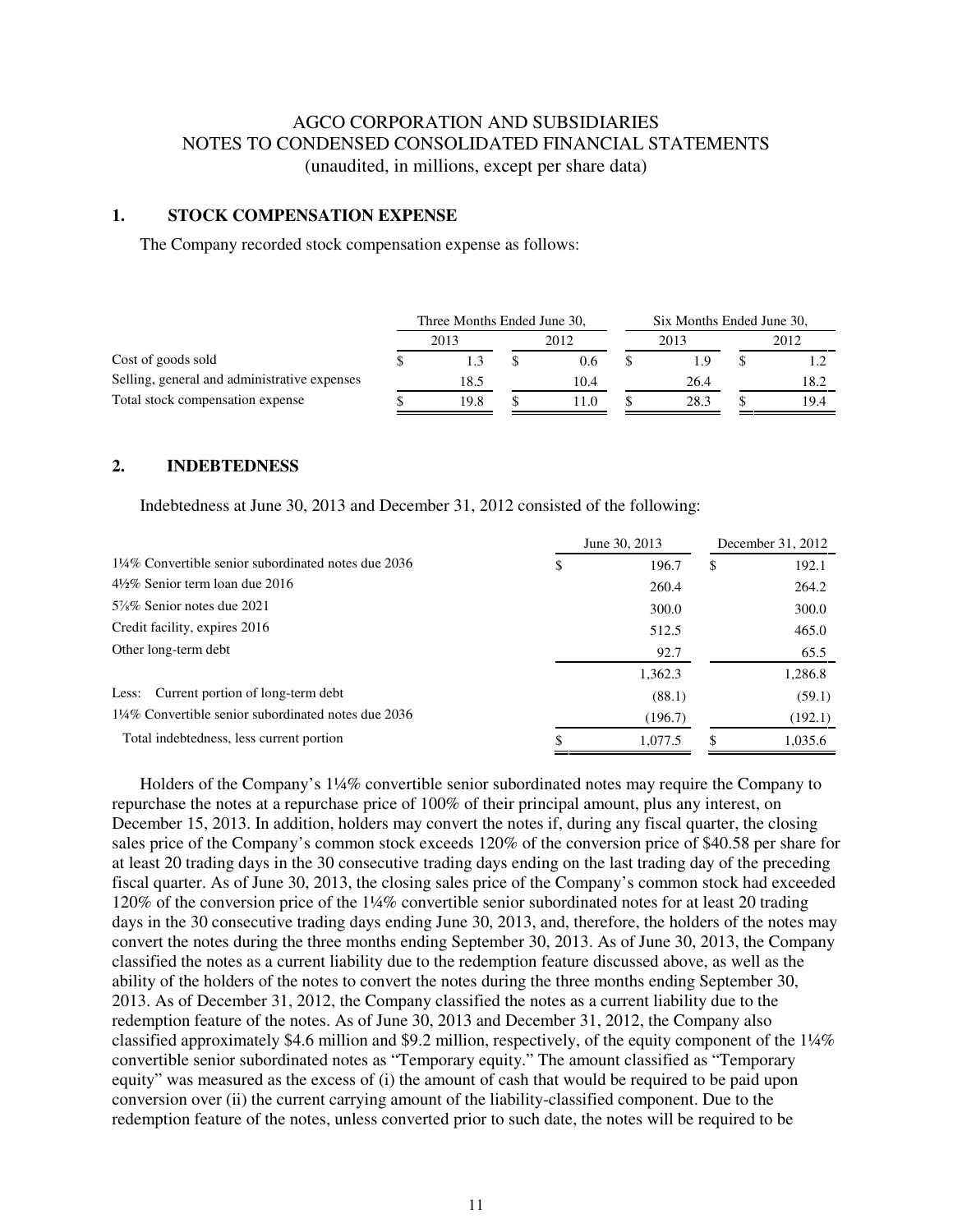classified as a current liability through at least December 15, 2013. Holders of the notes may convert the notes earlier than December 15, 2013 dependent on the closing sales price of the Company's common stock during future quarters in 2013, as previously discussed. Future classification of the notes between current liabilities and long-term debt beyond December 15, 2013 will be dependent on the closing sales price of the Company's common stock during future quarters, until the fourth quarter of 2015, unless the Company chooses to redeem the notes beginning December 19, 2013.

### **3. INVENTORIES**

Inventories at June 30, 2013 and December 31, 2012 were as follows:

|                              | June 30, 2013 |   |         |  |  |
|------------------------------|---------------|---|---------|--|--|
| Finished goods               | 818.6         | S | 598.5   |  |  |
| Repair and replacement parts | 567.8         |   | 505.6   |  |  |
| Work in process              | 145.3         |   | 137.5   |  |  |
| Raw materials                | 511.3         |   | 461.5   |  |  |
| Inventories, net             | 2,043.0       | S | 1,703.1 |  |  |

#### **4. ACCOUNTS RECEIVABLE SALES AGREEMENTS**

At June 30, 2013 and December 31, 2012, the Company had accounts receivable sales agreements that permit the sale, on an ongoing basis, of a majority of its wholesale receivables in North America and Europe to its 49% owned U.S., Canadian and European retail finance joint ventures. As of June 30, 2013 and December 31, 2012, the cash received from receivables sold under the U.S., Canadian and European accounts receivable sales agreements was approximately \$1.3 billion and \$1.1 billion, respectively.

 Losses on sales of receivables associated with the accounts receivable financing facilities discussed above, reflected within "Other expense, net" in the Company's Condensed Consolidated Statements of Operations, were approximately \$6.5 million and \$12.1 million during the three and six months ended June 30, 2013, respectively. Losses on sales of receivables associated with the accounts receivable financing facilities discussed above, reflected within "Other expense, net" in the Company's Condensed Consolidated Statements of Operations, were approximately \$5.4 million and \$10.6 million during the three and six months ended June 30, 2012, respectively.

The Company's retail finance joint ventures in Brazil and Australia also provide wholesale financing to the Company's dealers. As of June 30, 2013 and December 31, 2012, these retail finance joint ventures had approximately \$95.1 million and \$100.6 million, respectively, of outstanding accounts receivable associated with these arrangements. In addition, the Company sells certain trade receivables under factoring arrangements to other financial institutions around the world.

#### **5. NET INCOME PER SHARE**

The Company's convertible senior subordinated notes provide for (i) the settlement upon conversion in cash up to the principal amount of the converted notes with any excess conversion value settled in shares of the Company's common stock, and (ii) the conversion rate to be increased under certain circumstances if the notes are converted in connection with certain change of control transactions. Dilution of weighted shares outstanding will depend on the Company's stock price for the excess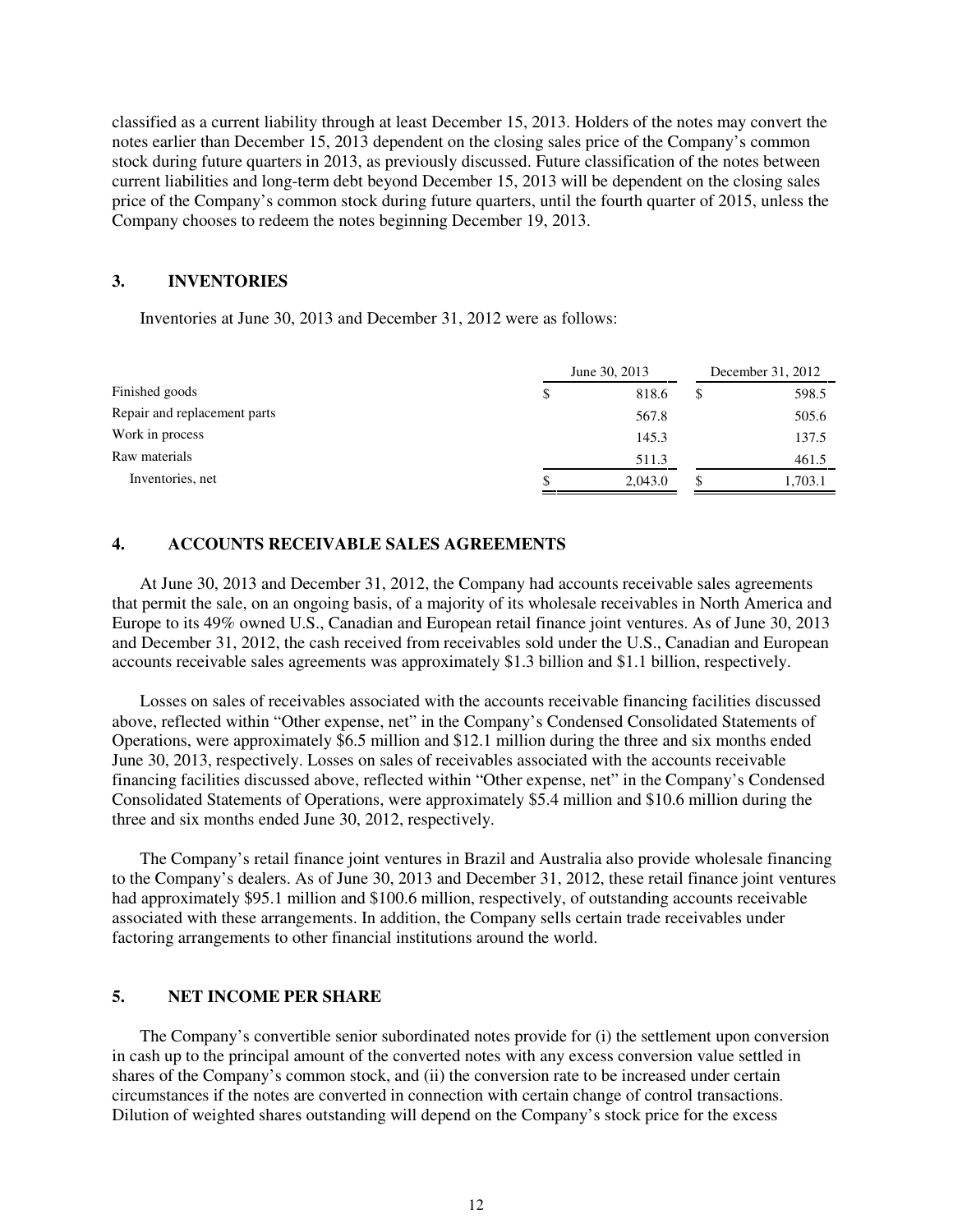conversion value using the treasury stock method. A reconciliation of net income attributable to AGCO Corporation and subsidiaries and weighted average common shares outstanding for purposes of calculating basic and diluted net income per share for the three and six months ended June 30, 2013 and 2012 is as follows:

|                                                                                                                                                | Three Months Ended June 30, |      |       |      | Six Months Ended June 30, |    |               |
|------------------------------------------------------------------------------------------------------------------------------------------------|-----------------------------|------|-------|------|---------------------------|----|---------------|
|                                                                                                                                                | 2013                        | 2012 |       | 2013 |                           |    | 2012          |
| Basic net income per share:                                                                                                                    |                             |      |       |      |                           |    |               |
| Net income attributable to AGCO Corporation and<br>subsidiaries                                                                                | 213.7                       | \$   | 204.9 | \$   | 331.7                     | S  | 325.1         |
| Weighted average number of common shares outstanding                                                                                           | 97.3                        |      | 97.2  |      | 97.2                      |    | 97.1          |
| Basic net income per share attributable to AGCO<br>Corporation and subsidiaries                                                                | 2.20                        | \$   | 2.11  | \$   | 3.41                      | \$ | 3.35          |
| Diluted net income per share:                                                                                                                  |                             |      |       |      |                           |    |               |
| Net income attributable to AGCO Corporation and<br>subsidiaries                                                                                | 213.7                       | \$   | 204.9 | \$   | 331.7                     |    | 325.1         |
| Weighted average number of common shares outstanding                                                                                           | 97.3                        |      | 97.2  |      | 97.2                      |    | 97.1          |
| Dilutive stock-settled appreciation rights, performance<br>share awards and restricted stock awards                                            | 0.9                         |      | 1.0   |      | 0.9                       |    | 1.1           |
| Weighted average assumed conversion of contingently<br>convertible senior subordinated notes                                                   | 1.1                         |      | 0.2   |      | 1.1                       |    | $0.6^{\circ}$ |
| Weighted average number of common shares and<br>common share equivalents outstanding for purposes of<br>computing diluted net income per share | 99.3                        |      | 98.4  |      | 99.2                      |    | 98.8          |
| Diluted net income per share attributable to AGCO<br>Corporation and subsidiaries                                                              | \$<br>2.15                  | \$   | 2.08  | \$   | 3.34                      | \$ | 3.29          |

#### **6. SEGMENT REPORTING**

The Company's four reportable segments distribute a full range of agricultural equipment and related replacement parts. The Company evaluates segment performance primarily based on income from operations. Sales for each segment are based on the location of the third-party customer. The Company's selling, general and administrative expenses and engineering expenses are charged to each segment based on the region and division where the expenses are incurred. As a result, the components of income from operations for one segment may not be comparable to another segment. Segment results for the three and six months ended June 30, 2013 and 2012 are as follows: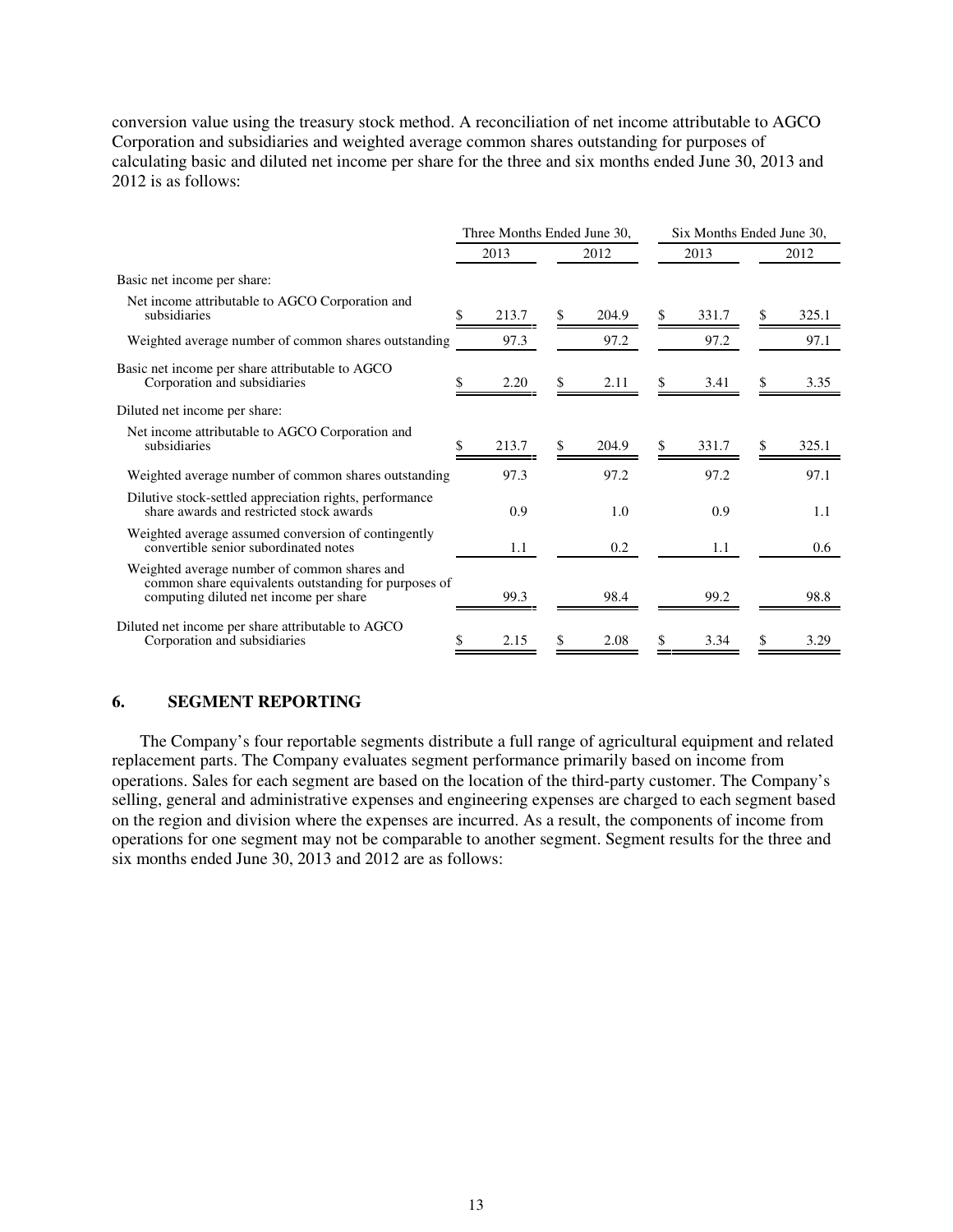| Three Months Ended June 30,   | North<br>South<br>Middle East<br>America<br>America |     |       |    |         |    |       |    |         |  |  |  | Europe/Africa/ |  |  |  |  |  |  |  | Asia/<br>Pacific |  | Consolidated |  |
|-------------------------------|-----------------------------------------------------|-----|-------|----|---------|----|-------|----|---------|--|--|--|----------------|--|--|--|--|--|--|--|------------------|--|--------------|--|
| 2013                          |                                                     |     |       |    |         |    |       |    |         |  |  |  |                |  |  |  |  |  |  |  |                  |  |              |  |
| Net sales                     | \$<br>788.9                                         | \$. | 540.0 | \$ | 1.599.0 | \$ | 120.3 | \$ | 3,048.2 |  |  |  |                |  |  |  |  |  |  |  |                  |  |              |  |
| Income (loss) from operations | 121.6                                               |     | 59.7  |    | 204.9   |    | (0.8) |    | 385.4   |  |  |  |                |  |  |  |  |  |  |  |                  |  |              |  |
| 2012                          |                                                     |     |       |    |         |    |       |    |         |  |  |  |                |  |  |  |  |  |  |  |                  |  |              |  |
| Net sales                     | \$<br>733.4                                         | \$. | 448.5 | \$ | 1.406.9 | \$ | 101.3 | \$ | 2,690.1 |  |  |  |                |  |  |  |  |  |  |  |                  |  |              |  |
| Income from operations        | 95.7                                                |     | 41.7  |    | 170.0   |    | 5.1   |    | 312.5   |  |  |  |                |  |  |  |  |  |  |  |                  |  |              |  |

| Six Months Ended June 30, | North<br>America |    | South<br>America | Europe/Africa/<br>Asia/<br>Pacific<br>Middle East |    |       |    | Consolidated |  |  |
|---------------------------|------------------|----|------------------|---------------------------------------------------|----|-------|----|--------------|--|--|
| 2013                      |                  |    |                  |                                                   |    |       |    |              |  |  |
| Net sales                 | \$<br>1,413.1    | S. | 1,005.7          | \$<br>2,792.2                                     | \$ | 240.3 | \$ | 5,451.3      |  |  |
| Income from operations    | 193.7            |    | 108.0            | 304.6                                             |    | 4.7   |    | 611.0        |  |  |
| 2012                      |                  |    |                  |                                                   |    |       |    |              |  |  |
| Net sales                 | \$<br>1.299.9    | S. | 863.9            | \$<br>2.606.7                                     | \$ | 193.3 | \$ | 4,963.8      |  |  |
| Income from operations    | 145.9            |    | 65.6             | 305.8                                             |    | 6.0   |    | 523.3        |  |  |

A reconciliation from the segment information to the consolidated balances for income from operations is set forth below:

|                                     | Three Months Ended June 30, |        |      |        |  | Six Months Ended June 30, |      |        |  |
|-------------------------------------|-----------------------------|--------|------|--------|--|---------------------------|------|--------|--|
| Segment income from operations      | 2013                        |        | 2012 |        |  | 2013                      | 2012 |        |  |
|                                     |                             | 385.4  | S    | 312.5  |  | 611.0                     | \$   | 523.3  |  |
| Corporate expenses                  |                             | (27.7) |      | (24.7) |  | (56.0)                    |      | (45.7) |  |
| Stock compensation expense          |                             | (18.5) |      | (10.4) |  | (26.4)                    |      | (18.2) |  |
| Amortization of intangibles         |                             | (12.1) |      | (12.5) |  | (24.1)                    |      | (24.7) |  |
| Consolidated income from operations |                             | 327.1  | -S   | 264.9  |  | 504.5                     |      | 434.7  |  |